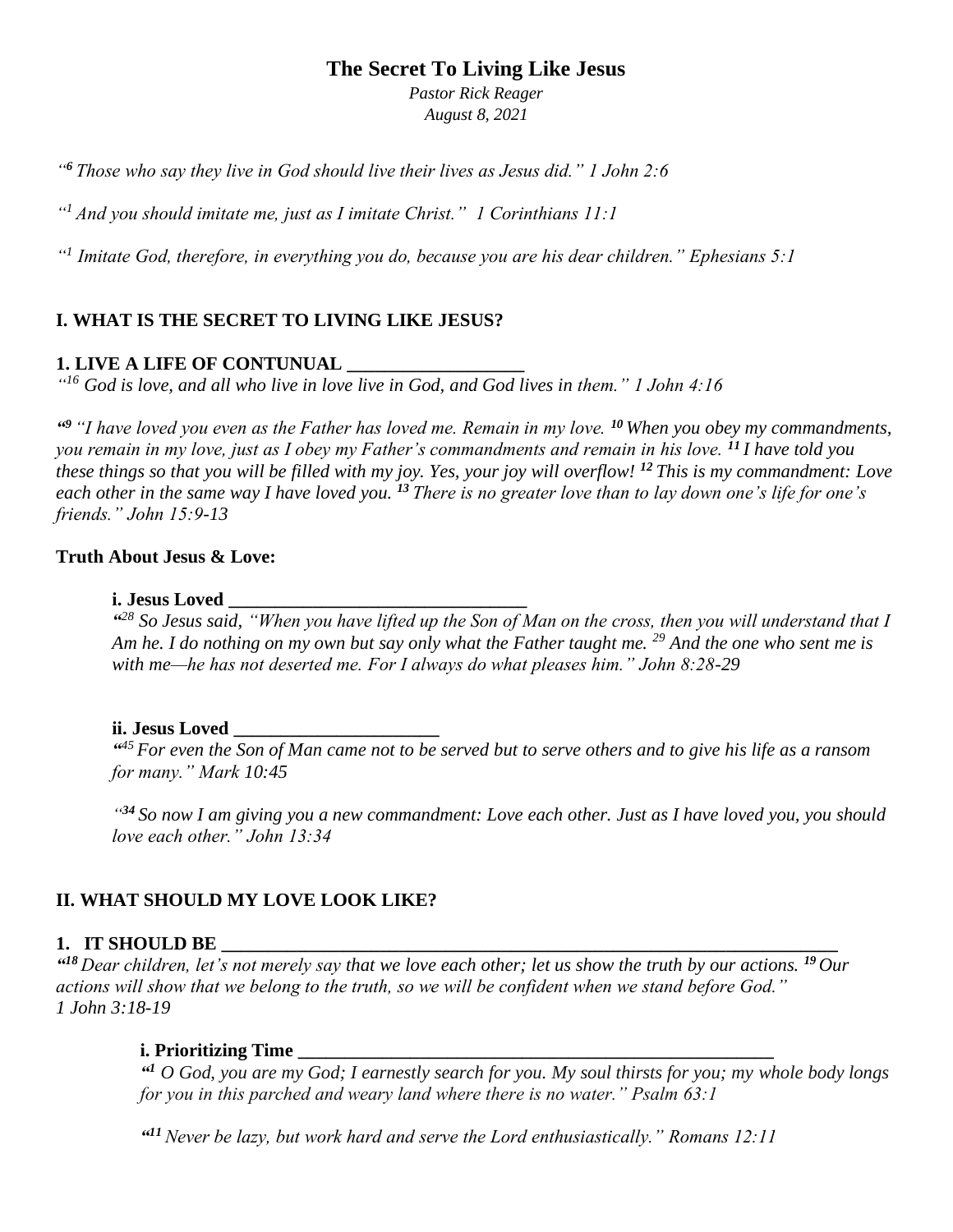### **ii. Prioritizing Time**

*" <sup>25</sup> And let us not neglect our meeting together, as some people do, but encourage one another, especially now that the day of his return is drawing near." Hebrews 10:25*

*" <sup>14</sup> What good is it, dear brothers and sisters, if you say you have faith but don't show it by your actions? Can that kind of faith save anyone? <sup>15</sup> Suppose you see a brother or sister who has no food or clothing, <sup>16</sup> and you say, "Good-bye and have a good day; stay warm and eat well"—but then you don't give that person any food or clothing. What good does that do? <sup>17</sup> So you see, faith by itself isn't enough. Unless it produces good deeds, it is dead and useless." James 2:14-17*

## 2. **IT SHOULD BE**

*" <sup>9</sup> Don't just pretend to love others. Really love them. Hate what is wrong. Hold tightly to what is good. <sup>10</sup> Love each other with genuine affection, and take delight in honoring each other." Romans 12:9-10*

Key: Though Love Is More Than A Feeling, It Should

## **3. IT SHOULD BE \_\_\_\_\_\_\_\_\_\_\_\_\_\_\_\_\_\_\_\_\_\_\_\_\_\_\_\_\_**

*" <sup>12</sup> My command is this: Love each other as I have loved you. <sup>13</sup> Greater love has no one than this: to lay down one's life for one's friends. <sup>14</sup> You are my friends if you do what I command." John 15:12-14*

## **4. IT SHOULD BE \_\_\_\_\_\_\_\_\_\_\_\_\_\_\_\_\_\_\_\_\_ & SHOW \_\_\_\_\_\_\_\_\_\_\_\_\_\_\_\_\_\_\_\_\_\_\_\_\_\_\_\_\_\_\_\_\_**

*" <sup>1</sup>My dear brothers and sisters, how can you claim to have faith in our glorious Lord Jesus Christ if you favor some people over others? <sup>2</sup> For example, suppose someone comes into your meeting[\[b\]](https://www.biblegateway.com/passage/?search=James+2&version=NLT#fen-NLT-30256b) dressed in fancy clothes and expensive jewelry, and another comes in who is poor and dressed in dirty clothes. <sup>3</sup> If you give special attention and a good seat to the rich person, but you say to the poor one, "You can stand over there, or else sit on the floor"—well, <sup>4</sup> doesn't this discrimination show that your judgments are guided by evil motives?... <sup>8</sup> Yes indeed, it is good when you obey the royal law as found in the Scriptures: "Love your neighbor as yourself." <sup>9</sup> But if you favor some people over others, you are committing a sin. You are guilty of breaking the law." James 2:1-4 & 8-9* 

# **5. IT SHOULD BE \_\_\_\_\_\_\_\_\_\_\_\_\_\_\_\_\_\_\_\_\_\_\_\_\_\_\_\_\_\_\_\_**

*" <sup>35</sup> Your love for one another will prove to the world that you are my disciples." John 13:35*

*" <sup>7</sup> Dear friends, let us love one another, for love comes from God. Everyone who loves has been born of God and knows God. <sup>8</sup> Whoever does not love does not know God, because God is love." 1 John 4:7-8*

Key: It Should

## **III. HOW CAN I LOVE LIKE JESUS?**

**1. \_\_\_\_\_\_\_\_\_\_\_\_\_\_\_\_\_\_\_\_\_\_\_\_\_\_\_\_\_\_\_\_\_\_\_\_\_\_\_\_\_\_\_\_\_\_\_\_\_\_\_\_\_\_\_ TO HIM**

*" <sup>23</sup> Then he said to the crowd, "If any of you wants to be my follower, you must give up your own way, take up your cross daily, and follow me." Luke 9:23*

*" <sup>7</sup> Dear friends, let us love one another, for love comes from God. Everyone who loves has been born of God and knows God. <sup>8</sup> Whoever does not love does not know God, because God is love." 1 John 4:7-8*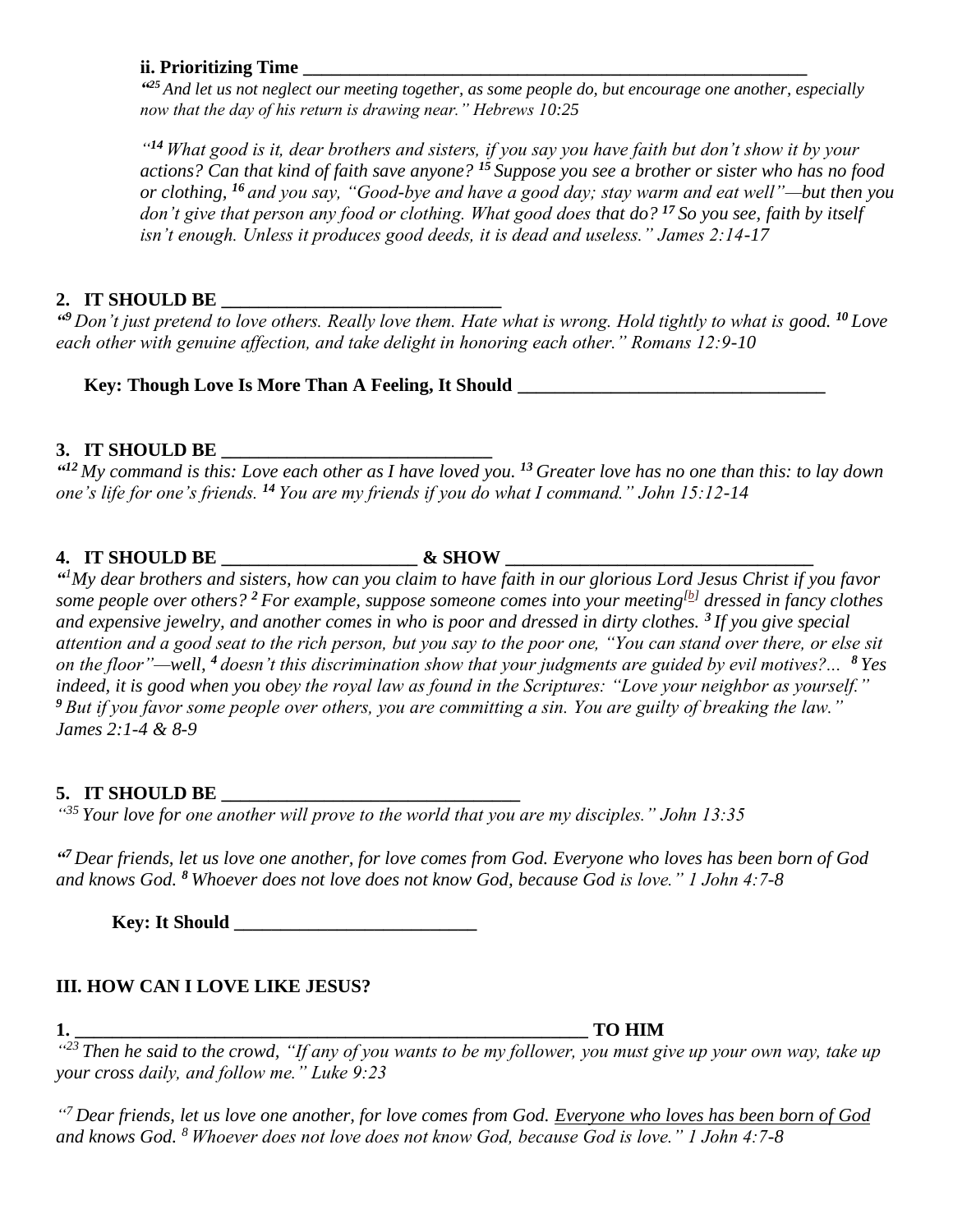# Key: To Love Supernaturally, I Must Be Baptized By & Filled With

*" <sup>8</sup> But you will receive power when the Holy Spirit comes upon you." Acts 1:8*

*" <sup>38</sup> Peter replied, "Each of you must repent of your sins and turn to God, and be baptized in the name of Jesus Christ for the forgiveness of your sins. Then you will receive the gift of the Holy Spirit. <sup>39</sup> This promise is to you, to your children, and to those far away—all who have been called by the Lord our God." Acts 2:38-39*

*" <sup>13</sup> For God is working in you, giving you the desire and the power to do what pleases him." Philippians 2:13*

## **2. PRESS INTO \_\_\_\_\_\_\_\_\_\_\_\_\_\_\_\_\_\_\_\_\_\_\_\_\_\_\_\_\_\_\_\_\_\_\_\_\_**

<sup>"7</sup> Dear friends, let us love one another, for <u>love comes from God</u>. Everyone who loves has been born of God *and knows God. <sup>8</sup> Whoever does not love does not know God, because God is love." 1 John 4:7-8*

*" <sup>5</sup> "Yes, I am the vine; you are the branches. Those who remain in me, and I in them, will produce much fruit. For apart from me you can do nothing." John 15:5*

*" <sup>16</sup> I pray that from his glorious, unlimited resources he will empower you with inner strength through his Spirit. <sup>17</sup> Then Christ will make his home in your hearts as you trust in him. Your roots will grow down into God's love and keep you strong. <sup>18</sup> And may you have the power to understand, as all God's people should, how wide, how long, how high, and how deep his love is. <sup>19</sup> May you experience the love of Christ, though it is too great to understand fully. Then you will be made complete with all the fullness of life and power that comes from God." Ephesians 3:16-19*

### **3. LOOK AT EVERY CHRIST-FOLLOWER AS A \_\_\_\_\_\_\_\_\_\_\_\_\_\_\_\_\_\_\_\_\_\_\_\_\_\_\_\_\_\_\_\_\_\_\_\_\_\_\_\_\_\_\_ & TREAT THEM AS SUCH**

*" <sup>11</sup> The Spirit of God, who raised Jesus from the dead, lives in you." Romans 8:11*

*" <sup>19</sup> Don't you realize that your body is the temple of the Holy Spirit, who lives in you and was given to you by God? You do not belong to yourself.? 1 Corinthians 6:19*

# **4. LOOK AT EVERY NON-CHRIST-FOLLOWER AS \_\_\_\_\_\_\_\_\_\_\_\_\_\_\_\_\_\_\_\_\_\_\_\_\_\_\_\_\_\_\_\_\_\_\_\_\_\_\_\_\_**

## **\_\_\_\_\_\_\_\_\_\_\_\_\_\_\_\_\_\_\_\_\_\_\_\_\_\_\_\_\_\_\_\_\_\_\_\_\_\_\_\_\_\_\_\_ & TREAT THEM AS SUCH**

*" <sup>27</sup> So God created human beings in his own image. In the image of God he created them; male and female he created them." Genesis 1:27*

*" <sup>36</sup> When he saw the crowds, he had compassion on them because they were confused and helpless, like sheep without a shepherd. <sup>37</sup> He said to his disciples, "The harvest is great, but the workers are few. <sup>38</sup> So pray to the Lord who is in charge of the harvest; ask him to send more workers into his fields."" Matthew 9:36-38*

## **5. \_\_\_\_\_\_\_\_\_\_\_\_\_\_\_\_\_\_\_\_\_\_\_\_\_\_\_\_\_\_\_\_\_\_\_\_\_\_\_\_ WHO OFFENDS, HURTS, OR SINS AGAINST ME**

*" <sup>21</sup> Then Peter came to him and asked, "Lord, how often should I forgive someone who sins against me? Seven times?" <sup>22</sup> "No, not seven times," Jesus replied, "but seventy times seven! <sup>23</sup> "Therefore, the Kingdom of Heaven can be compared to a king who decided to bring his accounts up to date with servants who had borrowed money from him. <sup>24</sup> In the process, one of his debtors was brought in who owed him millions of dollars.[\[k\]](https://www.biblegateway.com/passage/?search=Matthew+18&version=NLT#fen-NLT-23726k) <sup>25</sup> He couldn't pay, so his master ordered that he be sold—along with his wife, his children, and*